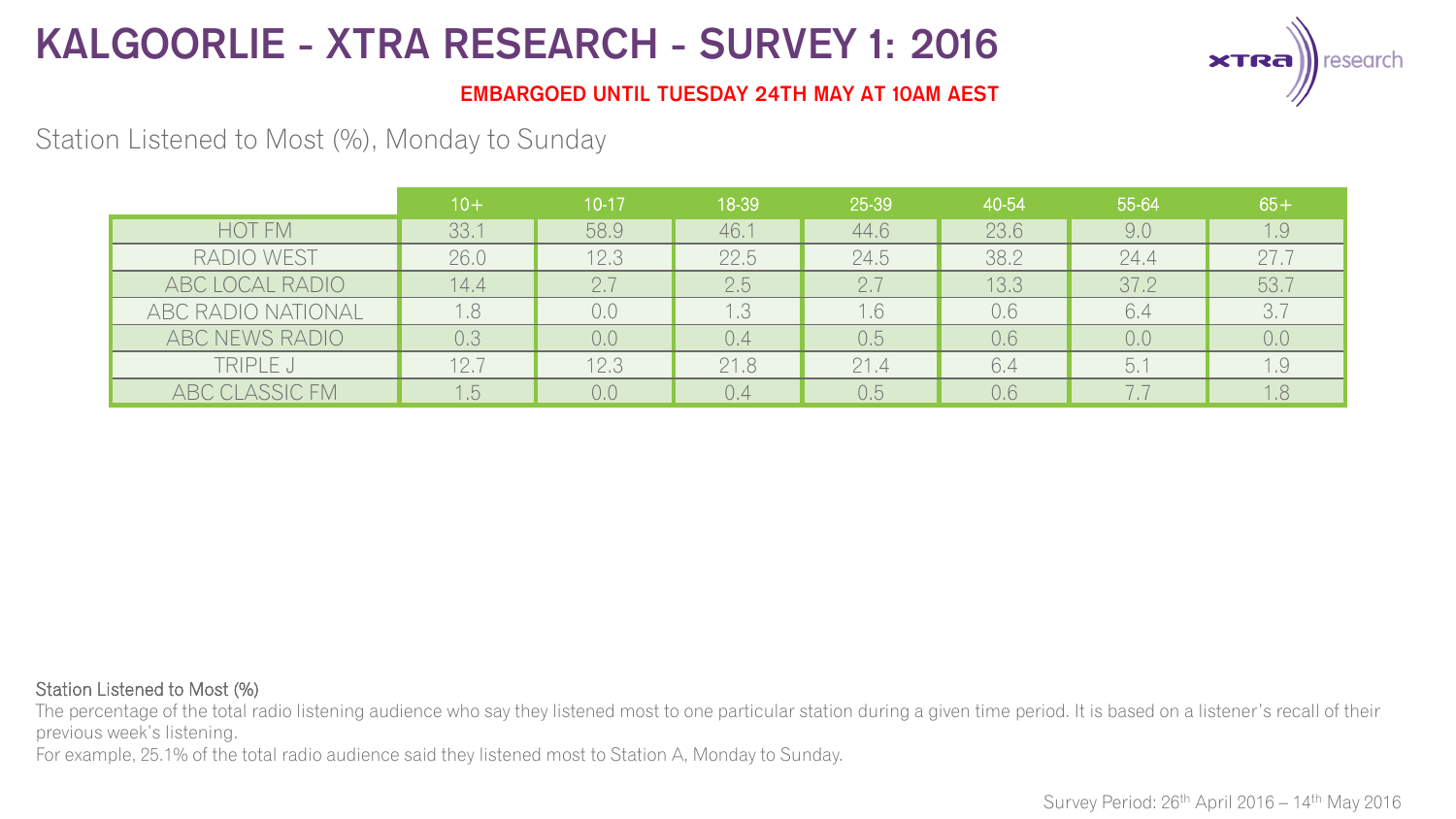

### **EMBARGOED UNTIL TUESDAY 24TH MAY AT 10AM AEST**

## Session Listened to Most (%)

|                    | <b>Breakfast</b> | Morning | Afternoon | <b>Drive</b> | Evening | <b>Weekend</b><br>Mon-Fri 5.30am-9.00am Mon-Fri 9.00am-12.00pm Mon-Fri 12.00pm-4.00pm Mon-Fri 4.00pm-7.00pm Mon-Fri 7.00pm-12.00mn Sat-Sun 5.30am-12.00mn |
|--------------------|------------------|---------|-----------|--------------|---------|-----------------------------------------------------------------------------------------------------------------------------------------------------------|
| <b>HOT FM</b>      | 32.0             | 27.4    | 32.4      | 36.6         | 21.4    | 31.3                                                                                                                                                      |
| RADIO WEST         | 26.4             | 31.9    | 28.8      | 24.1         | 22.1    | 21.5                                                                                                                                                      |
| ABC LOCAL RADIO    | 15.4             | 16.3    | 13.5      | 12.8         | 29.7    | 18.4                                                                                                                                                      |
| ABC RADIO NATIONAL | 2.2              | 2.3     | 2.0       | 2.8          | 2.7     |                                                                                                                                                           |
| ABC NEWS RADIO     | 0.4              | 0,0     |           | 0.3          | 0,0     | 0.2                                                                                                                                                       |
| TRIPLE J           | 13.8             | 12.5    | 13.4      | 13.4         | 11.6    | 13.9                                                                                                                                                      |
| ABC CLASSIC FM     |                  |         | 0.5       |              |         |                                                                                                                                                           |

#### Session Listened to Most (%)

The percentage of the total radio listening audience who say they listened most to one particular station during a given time period. It is based on a listener's recall of their previous week's listening.

For example, 25.1% of the total radio audience said they listened most to Station A, 5.30am-9.00am Monday to Friday.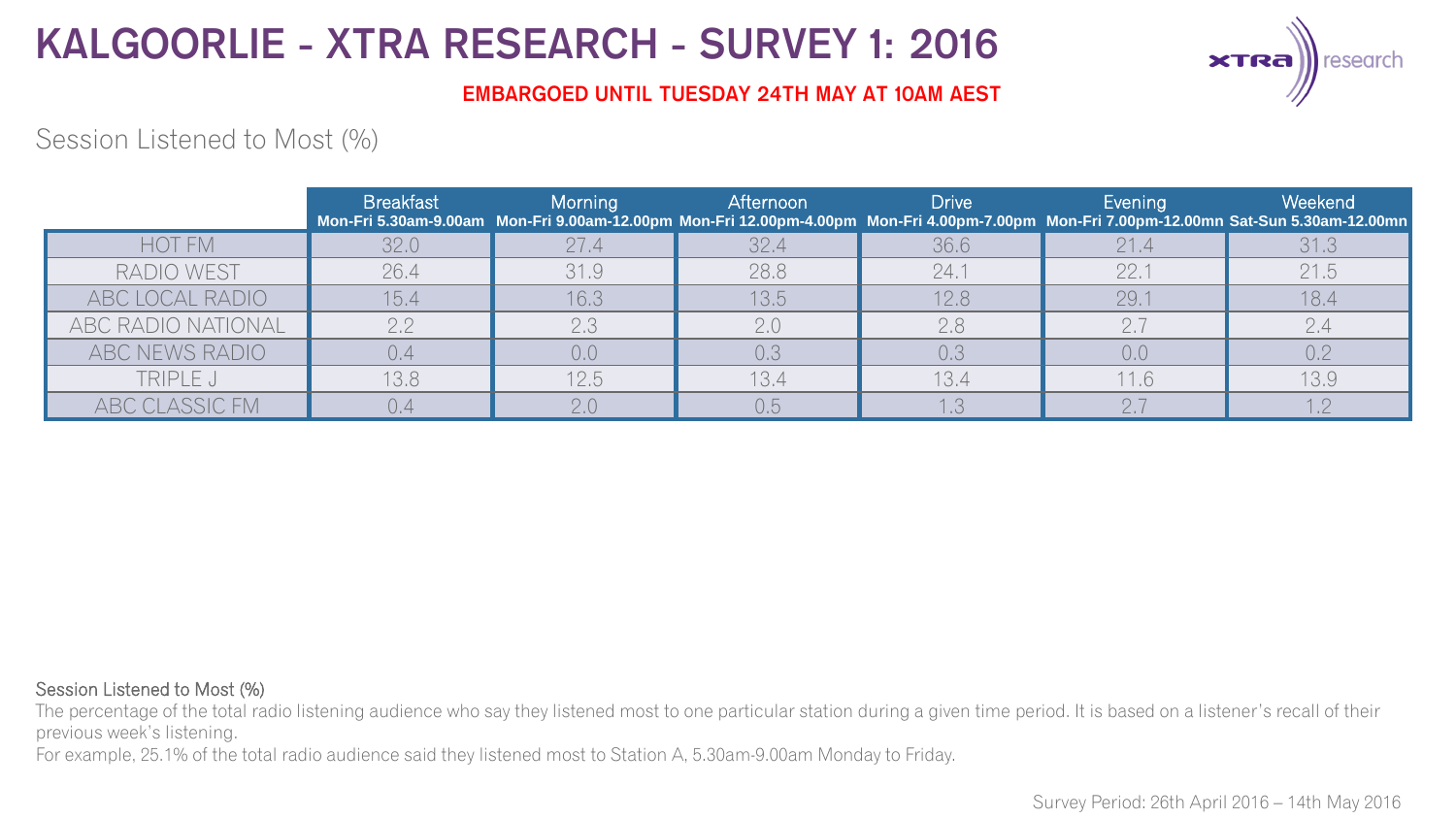

### **EMBARGOED UNTIL TUESDAY 24TH MAY AT 10AM AEST**

## Cumulative Audience (00's) by Demographic, Mon-Sun 5.30am-12midnight

|                    | $10+$ | $10-17$ | 18-39 | 25-39 | 40-54 | 55-64 | $65 +$ |
|--------------------|-------|---------|-------|-------|-------|-------|--------|
| HOT FM             | 153   | 26      | 87    | 64    | 32    |       |        |
| RADIO WEST         | 123   |         |       | 34    | 46    | 18    |        |
| ABC LOCAL RADIO    |       |         |       |       | 23    | 23    | 20     |
| ABC RADIO NATIONAL |       |         |       |       |       |       |        |
| ABC NEWS RADIO     |       |         |       |       |       |       |        |
| TRIPLE J           | $h_4$ |         | 43    | 32    |       |       |        |
| ABC CLASSIC FM     |       |         |       |       |       |       |        |

#### Cumulative Audience (00's)

The total number of different people who listen to a station for at least 8 minutes during any time period, based on a listener's recall of their previous week's listening. For example, Station A has 25,000 unique listeners between 5.30am-12.00mn Monday to Sunday.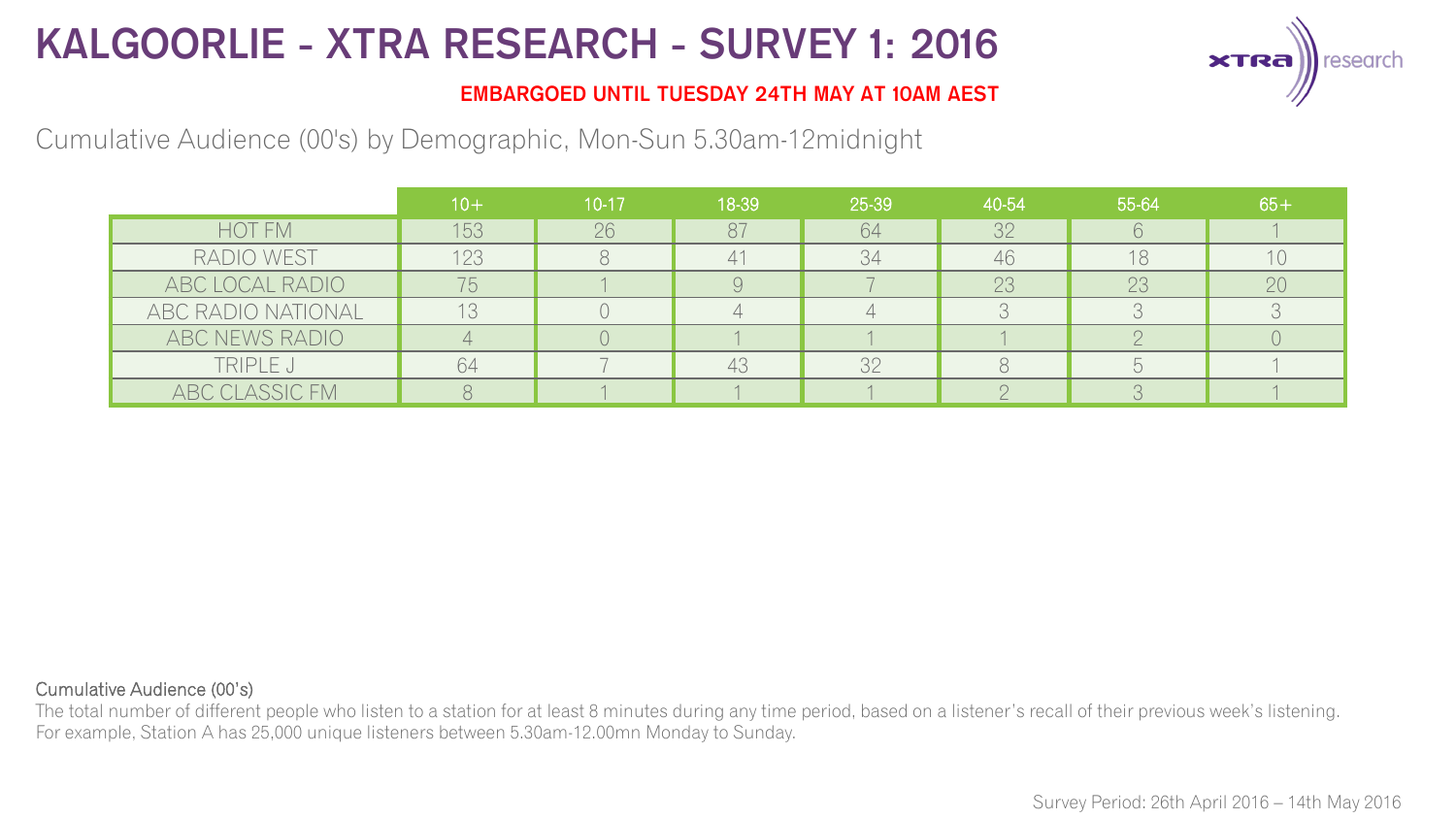

### **EMBARGOED UNTIL TUESDAY 24TH MAY AT 10AM AEST**

Cumulative Audience (00's) by Session, P10+ [Potential: 350]

|                    | <b>Breakfast</b> | Morning | Afternoon | <b>Drive</b> | Evening | Weekend<br>Mon-Fri 5.30am-9.00am Mon-Fri 9.00am-12.00pm Mon-Fri 12.00pm-4.00pm Mon-Fri 4.00pm-7.00pm Mon-Fri 7.00pm-12.00mn Sat-Sun 5.30am-12.00mn |
|--------------------|------------------|---------|-----------|--------------|---------|----------------------------------------------------------------------------------------------------------------------------------------------------|
| <b>HOT FM</b>      | 116              |         |           | 100          |         | 88                                                                                                                                                 |
| RADIO WEST         | 98               |         |           |              |         | 66                                                                                                                                                 |
| ABC LOCAL RADIO    |                  | 40      | 38        | 38           |         |                                                                                                                                                    |
| ABC RADIO NATIONAL |                  |         |           |              |         |                                                                                                                                                    |
| ABC NEWS RADIO     |                  |         |           |              |         |                                                                                                                                                    |
| TRIPLE J           |                  | 30      | 37        | 39           |         |                                                                                                                                                    |
| ABC CLASSIC FM     |                  |         |           |              |         |                                                                                                                                                    |

#### Cumulative Audience (00's)

The total number of different people who listen to a station for at least 8 minutes during any time period, based on a listener's recall of their previous week's listening. For example, Station A has 25,000 unique listeners between 5.30am-12.00mn Monday to Sunday.